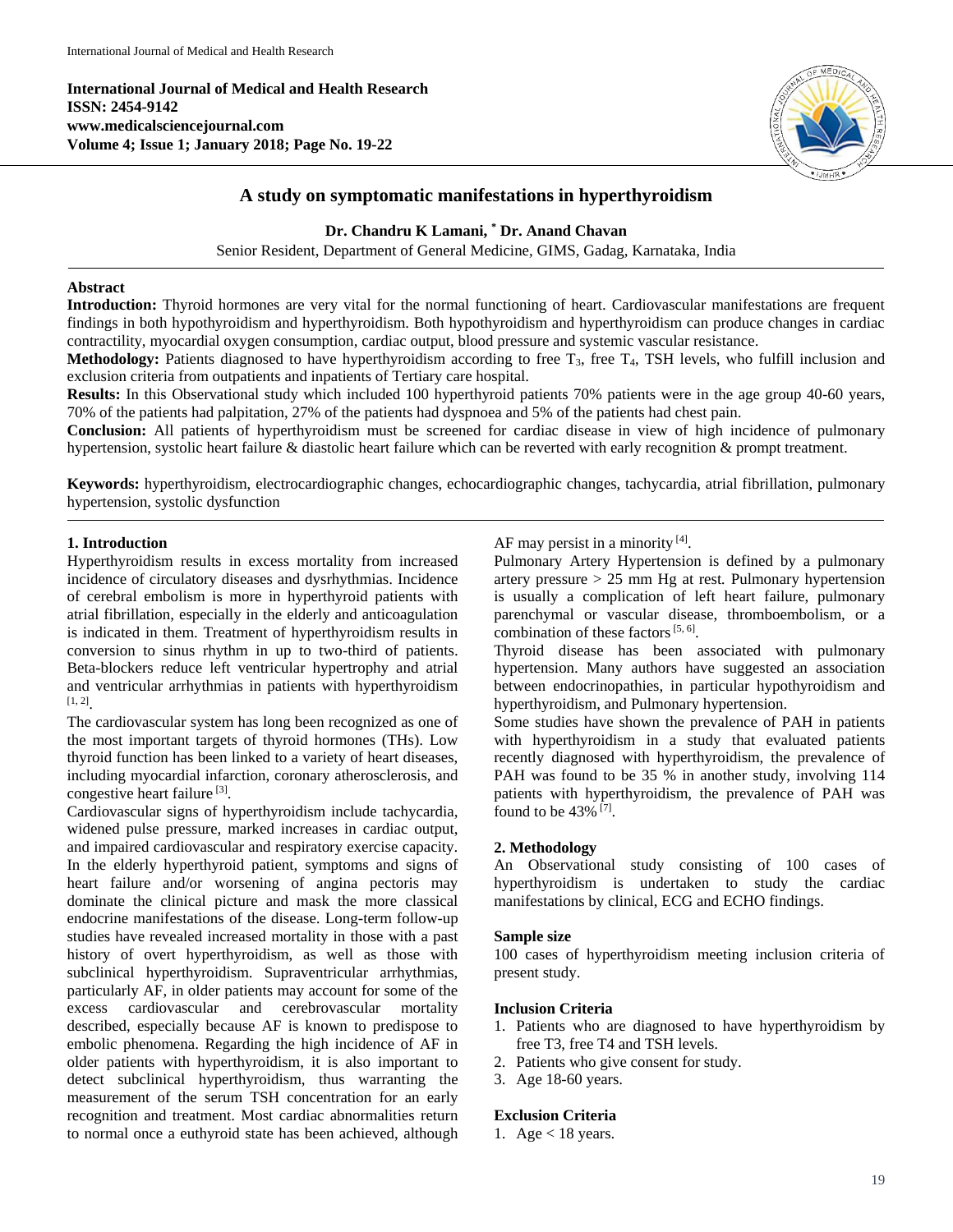- 2. Patient on Anti-arrythmic drugs.
- 3. Patients with known cardiac disease, congenital heart disease, rheumatic heart disease, ischemic heart disease.

### **Methodology**

A detailed clinical history of subjects was taken as per proforma. Each subject underwent a detailed physical

#### **3. Results**

examination and systemic examination. A standard 12 lead ECG was recorded in all subjects to look for any abnormalities. Routine hematological and biochemical investigations including, hemoglobin concentration, blood sugars, blood urea and serum creatinine, lipid profile, urine routine, Thyroid function test, 2D ECHO were done. Chest Xray was done to rule out any abnormality.

| Age group | Male $(\% )$ | Female $(\% )$ | Total $(\% )$ |
|-----------|--------------|----------------|---------------|
| $-20$     | 3 (5)        | (2.5)          | 4(4)          |
| $21-40$   | 15 (25)      | (27.5)         | 26(26)        |
| 41-60     | 42 (70)      | 28 (70)        | 70 (70)       |
| Total     | 60 (100)     | 40 (100)       | 100 (100)     |

**Table 1:** Age wise incidence of hyperthyroid patients

This study was conducted in ESIC MC & PGIMSR hospital between above mentioned period. Majority of patients were in the age group 41-60 years.

|  | <b>Table 2:</b> severity of incidence of hyperthyroidism patients |  |  |
|--|-------------------------------------------------------------------|--|--|
|  |                                                                   |  |  |

| TFT         | Male $(\% )$ | Female $(\% )$ | Total $(\% )$ | P value |
|-------------|--------------|----------------|---------------|---------|
| Overt       | 52 (86.67)   | 34 (85)        | 86 (86)       |         |
| Subclinical | 8 (13.33)    | 6(15)          | 14 (14)       | 0.806   |
| Total       | 60 (100)     | 40 (100)       | 100 (100)     |         |

In this study 86% patients had overt hyperthyroidism compared to 14% patients, who had subclinical hyperthyroidism.

| <b>General Symptoms</b>                                   |         | Male $(\% )$ | Female $(\% )$ | Total $(\% )$ | P value   |  |
|-----------------------------------------------------------|---------|--------------|----------------|---------------|-----------|--|
| Weight Loss                                               | Present | 48 (80)      | 22(55)         | 70 (70)       | 0.0075    |  |
|                                                           | Absent  | 12(20)       | 18 (45)        | 30(30)        |           |  |
|                                                           | Total   | 60 (100)     | 40 (100)       | 100 (100)     |           |  |
| <b>Excessive Sweating</b>                                 | Present | 22 (36.67)   | 18 (45)        | 40(40)        | 0.4062    |  |
|                                                           | Absent  | 38 (63.33)   | 22(55)         | 60(60)        |           |  |
|                                                           | Total   | 60(100)      | 40 (100)       | 100 (100)     |           |  |
| Tremors                                                   | Present | 26 (43.33)   | 10(25)         | 36(36)        | 0.0614    |  |
|                                                           | Absent  | 34 (56.67)   | 30(75)         | 64 (64)       |           |  |
|                                                           | Total   | 60(100)      | 40 (100)       | 100 (100)     |           |  |
| Diarrhoea                                                 | Present | 7(11.67)     | 1(2.5)         | 8(8)          | 0.0979    |  |
|                                                           | Absent  | 53 (88.33)   | 39 (97.5)      | 92 (92)       |           |  |
|                                                           | Total   | 60 (100)     | 40 (100)       | 100(100)      |           |  |
| Heat Intolerance                                          | Present | 3(5)         | 3(7.5)         | 6(6)          | 0.6033    |  |
|                                                           | Absent  | 57 (95)      | 37 (92.5)      | 94 (94)       |           |  |
|                                                           | Total   | 60(100)      | 40 (100)       | 100 (100)     |           |  |
| <b>Increased Appetite</b>                                 | Present | 22(36.67)    | 14(35)         | 36(36)        | 0.8625    |  |
|                                                           | Absent  | 38 (63.33)   | 26(65)         | 64 (64)       |           |  |
|                                                           | Total   | 60 (100)     | 40 (100)       | 100 (100)     |           |  |
| Decreased Sleep                                           | Present | 17 (28.33)   | 17(42.5)       | 34 (34)       | 0.1426    |  |
|                                                           | Absent  | 43 (71.67)   | 23(57.5)       | 66 (66)       |           |  |
|                                                           | Total   | 60 (100)     | 40 (100)       | 100(100)      |           |  |
| Goitre                                                    | Present | 1(1.67)      | 1(2.5)         | 2(2)          | 0.7642    |  |
|                                                           | Absent  | 59 (98.33)   | 39 (97.5)      | 98 (98)       |           |  |
|                                                           | Total   | 60(100)      | 40 (100)       | 100 (100)     |           |  |
| Easy Fatigability                                         | Present | 31 (51.67)   | 23(57.5)       | 54 (54)       | 0.33      |  |
|                                                           | Absent  | 29 (48.33)   | 17(42.5)       | 46 (46)       |           |  |
|                                                           | Total   | 60 (100)     | 40 (100)       | 100(100)      |           |  |
| Oligo menorrhea                                           | Present | <b>NA</b>    | 6(15)          | 6(15)         | <b>NA</b> |  |
|                                                           | Absent  | <b>NA</b>    | 34(85)         | 34(85)        |           |  |
|                                                           | Total   | <b>NA</b>    | 40 (100)       | 40 (100)      |           |  |
| Table 4: Cardiovascular symptoms of hyperthyroid patients |         |              |                |               |           |  |

**Table 3:** General symptoms of hyperthyroid patients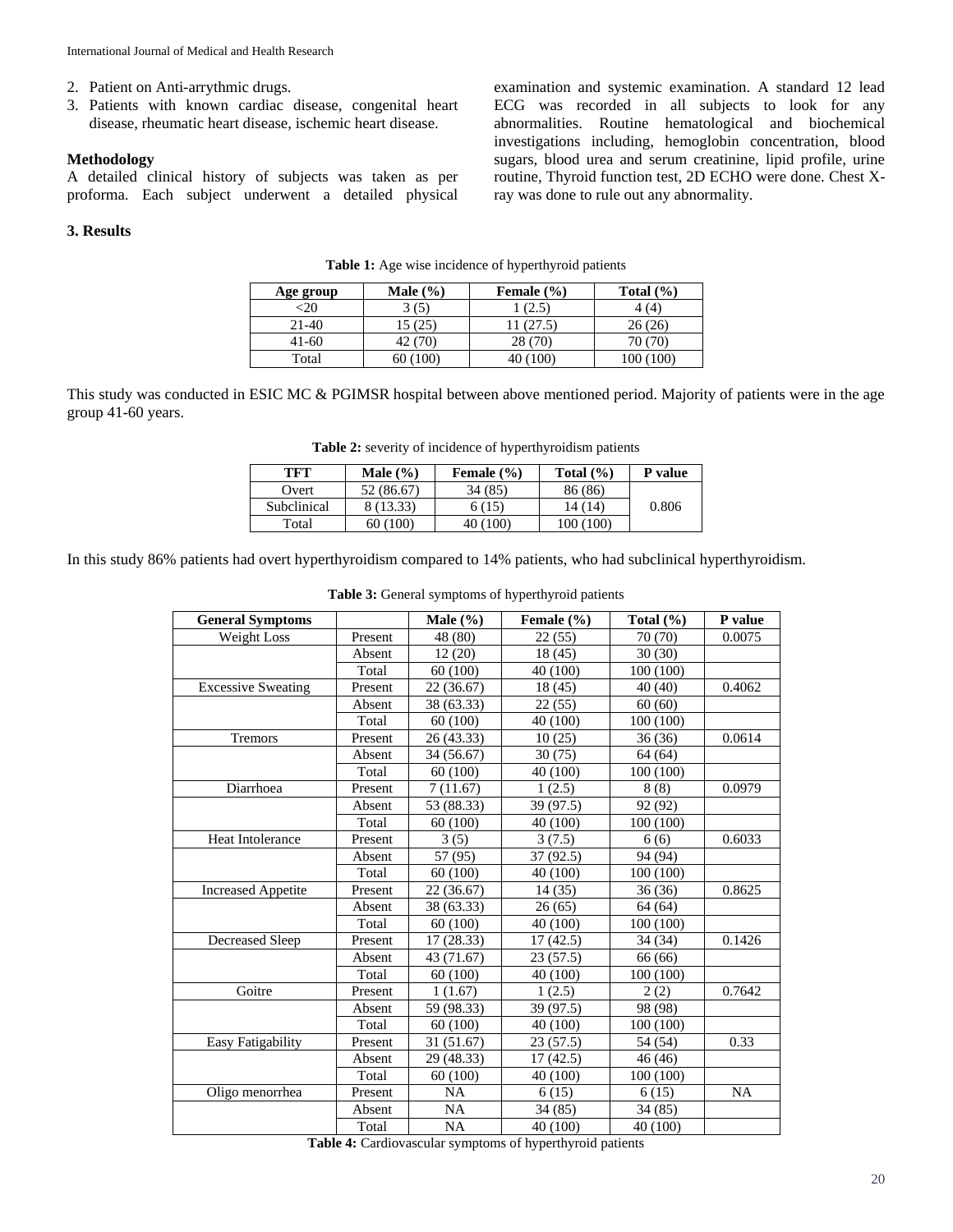| Cardiovascular symptoms |         | Male $(\% )$ | Female $(\% )$ | Total $(\% )$ | P Value |
|-------------------------|---------|--------------|----------------|---------------|---------|
|                         | Present | 43 (71.67)   | 27(67.5)       | 70 (70)       | 0.2     |
| Palpitations            | Absent  | 17(28.33)    | 13(32.5)       | 30(30)        |         |
|                         | Total   | 60(100)      | 40 (100)       | 100(100)      |         |
|                         | Present | 18(30)       | 9(22.5)        | 27(27)        | 0.68    |
| <b>Breathlessnes</b>    | Absent  | 42 (70)      | 31 (77.5)      | 73 (73)       |         |
|                         | Total   | 60(100)      | 40 (100)       | 100(100)      |         |
|                         | Present | 2(3.33)      | 3(7.5)         | 5(5)          | 0.88    |
| Chest pain              | Absent  | 58 (96.67)   | 37(92.5)       | 95 (95)       |         |
|                         | Total   | 60(100)      | 40 (100)       | 100(100)      |         |

70% of the patients had palpitation, 27% of the patients had dyspnea and 5% of the patients had chest pain.

### **4. Discussion**

The age of the patients in the present study ranged from 18-60 years. In the present study peak incidence was observed in the age group of 41-60 years (70%), followed by the age group of 21-40 years (26%).

In the present study commonest symptom among the general

symptoms was found to be weight loss (70%), followed by easy fatigue (54%), excessive sweating (40%), tremors (36%), decreased sleep (34%) and increased appetite in 36%.

In the present study commonest cardio vascular symptom was found to be palpitation (70%), followed by Dyspnoea (27%) and chest pain (5%). This is also in agreement with the fact that palpitation and dyspnoea are the common symptoms of hyperthyroidism irrespective of the cause.

|  |  |  |  |  | Table 5: Comparison of symptoms of cardiovascular system with other studies. |
|--|--|--|--|--|------------------------------------------------------------------------------|
|--|--|--|--|--|------------------------------------------------------------------------------|

| Symptoms of cardiovascular system | Osman et al. [8] | Zarger et al. $[9]$ | <b>Present study</b> |
|-----------------------------------|------------------|---------------------|----------------------|
| Palpitation                       |                  | 69.4                |                      |
| Dyspnoea                          |                  |                     |                      |
| Chest pain                        |                  |                     |                      |

In this study 70% of the patients had tachycardia which is comparable with the Zargar *et al.* <sup>[9]</sup> where it is 69.4%. 27% of the patients had dyspnoea in the present study where as in Osman *et al.* it is 60% and 5% had chest pain in the present study where as in Osman *et al.* it is 25%.

Table 6: Comparison of signs of cardiovascular system with other studies.

| Sign of cardiovascular system | Zarger et al. $[9]$ | Klein et al. $[10]$ | <b>Present study</b> |
|-------------------------------|---------------------|---------------------|----------------------|
| Tachvcardia                   | 63.5%               | -                   | 85%                  |
| Wide pulse pressure           | -                   | 30%                 | 27%                  |
| Pedal oedema                  | -                   | 5%                  | 3%                   |

In this study 85% of the patients had tachycardia which is comparable with the Zargar *et al.* <sup>[9]</sup> where it is 63.5%. 27% of the patients had widened pulse pressure in the present study where as in Klein *et al.* it is 30% and 13% had pedal oedema in the present study where as in Klein *et al.* it is 5%.

### **5. Conclusion**

In this Observational study which included 100 hyperthyroid patients 70% patients were in the age group 40-60 years, 70% of the patients had palpitation, 27% of the patients had dyspnoea and 5% of the patients had chest pain.

## **6. References**

- 1. Biondi B, Palmieri EA, Lombardi G, Fazio S. Effects of subclinical thyroid dysfunction on the heart. Annals of internal medicine. 2002; 137(11):904-14.
- 2. Soroush-Yari A, Burstein S, Hoo GW, Santiago SM. Pulmonary hypertension in men with thyrotoxicosis. Respiration. 2005; 72(1):90-4.
- 3. Siu CW, Zhang XH, Yung C, Kung AW, Lau CP, Tse HF *et al.* Hemodynamic changes in hyperthyroidism-related pulmonary hypertension: a prospective echocardiographic study. The Journal of Clinical Endocrinology & Metabolism. 2007; 92(5):1736-42.
- 4. Hartong R, Wang N, Kurokawa R, Lazar MA, Glass CK, Apriletti JW *et al.* Delineation of three different thyroid hormone-response elements in promoter of rat sarcoplasmic reticulum Ca2+ ATPase gene. Journal of Biological Chemistry. 1994; 269(17):13021-9.
- 5. Choi YH, Chung JH, Bae SW, Lee WH, Jeong EM, Kang MG *et al.* Severe coronary artery spasm can be associated with hyperthyroidism. Coronary artery disease. 2005; 16(3):135-9.
- 6. Paran Y, Nimrod A, Goldin Y, Justo D. Pulmonary hypertension and predominant right heart failure in thyrotoxicosis. Resuscitation. 2006; 69(2):339-41.
- 7. Kahaly GJ, Dillmann WH. Thyroid hormone action in the heart. Endocrine reviews. 2005; 26(5):704-28.